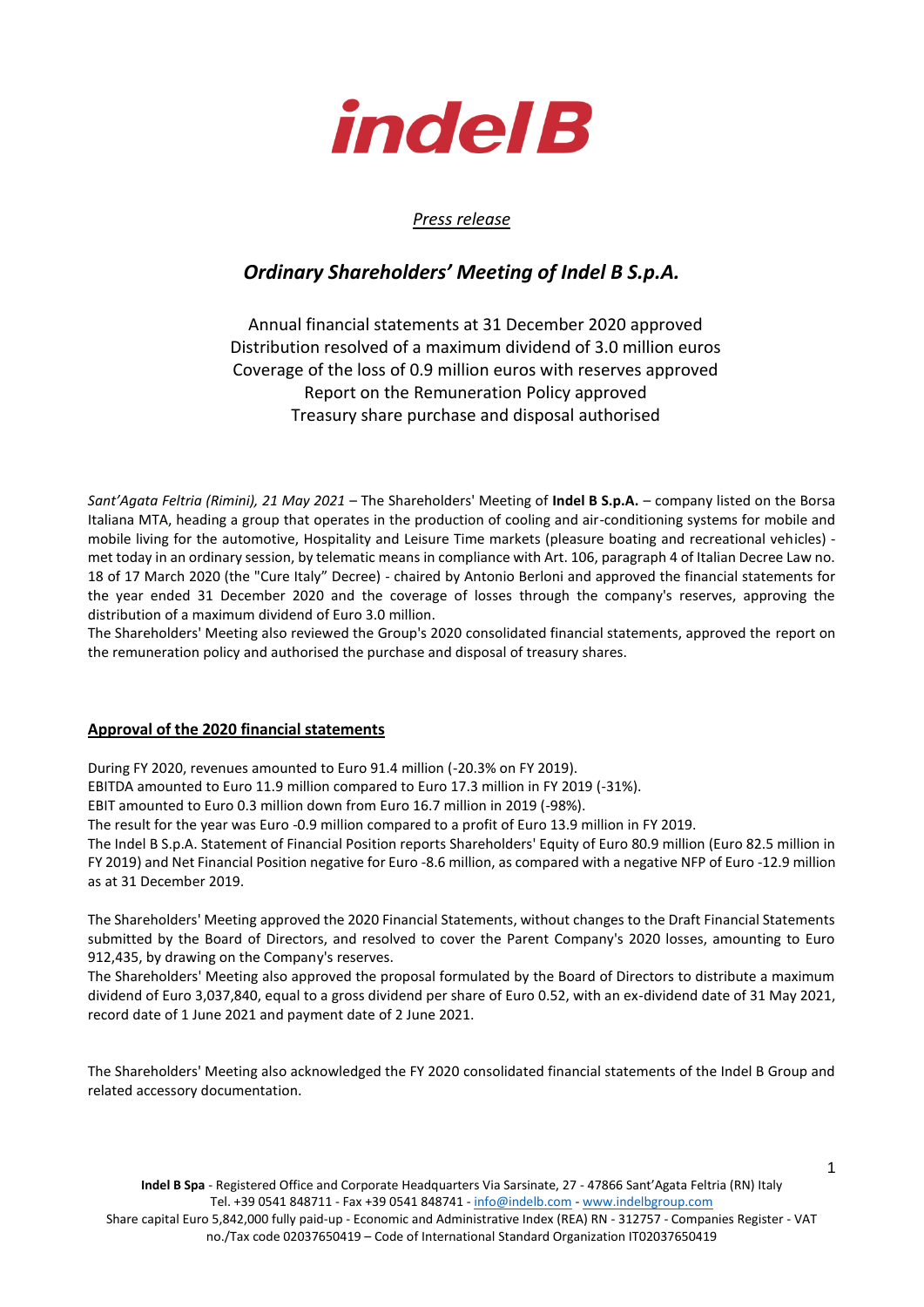### **Approval of the report on remuneration policy and fees paid**

The Shareholders' Meeting approved the first section of the Report on Remuneration Policy and Fees Paid by the Board of Directors and expressed a favourable opinion on the second section of the same Report, pursuant to Articles 123-ter of Legislative Decree no. 58/1998 and 84-quater of CONSOB Regulation no. 11971/1999.

#### **Authorisation to purchase and dispose of treasury shares**

The Shareholders' Meeting also resolved, on the proposal of the Board of Directors, to authorise the purchase and disposal of treasury shares, subject to revocation, for the part not executed, of the previous resolution authorising the purchase and disposal of treasury shares adopted by the Shareholders' Meeting of 27 May 2020, with effect from the date of approval of this resolution.

Purchases shall be made for a unitary price, no less and no more than 10% with respect to the official stock market price of the shares recorded by Borsa Italiana S.p.A. in the session prior to each individual transaction and in any case in compliance with the terms and conditions set out by applicable national and European Community legislation and admitted market practices in force at the time.

Authorisation is requested for the purchase of treasury shares, in one or more transactions, up to a maximum number which, taking into account the Indel B shares held from time to time in the portfolio by the Company and its subsidiaries, does not exceed one fifth of the Company's share capital, or a maximum total value of Euro 3.3 million or any different maximum amount as may be envisaged by law in force at the time.

To date, the Company holds 129,000 treasury shares in its portfolio, equal to 2.21% of the share capital. The authorisation to purchase was granted for the maximum duration envisaged under Article 2357, paragraph 2, of the Italian Civil Code of 18 months, starting from the date of this resolution, while the disposal of the same shares is not subject to time limits in order to allow the Board of Directors to avail itself of the maximum flexibility in the interest of the Company.

#### \* \* \* \* \* \* \* \* \*

The Manager appointed to prepare the company accounting documents, Mirco Manganello, declares in accordance with paragraph 2, Article 154-bis of Italian Legislative Decree no. 58/1998 that the accounting disclosure contained in this release coincides with the results of the documents, books and accounting entries.

#### \* \* \* \* \* \* \* \* \*

The documentation envisaged by current legislation in relation to today's Shareholders' Meeting will be made available to the public in accordance with the terms of the law, at the Company's offices, c/o Borsa Italiana S.p.A., in the specific sections of the website [www.indelbgroup.com](file:///C:/Users/DBENELI/AppData/Local/Microsoft/Windows/INetCache/Content.Outlook/I95OYFDQ/www.indelbgroup.com) and on the storage mechanism authorised by Consob, "1info" ([www.1info.it\)](file:///C:/Users/DBENELI/AppData/Local/Microsoft/Windows/INetCache/Content.Outlook/I95OYFDQ/www.1info.it).

The summary report of the votes pursuant to Art. 125-quater, paragraph 2 of Italian Legislative Decree no. 58/1998, will be made available on the company's website [www.indelbgroup.com](file:///C:/Users/DBENELI/AppData/Local/Microsoft/Windows/INetCache/Content.Outlook/I95OYFDQ/www.indelbgroup.com) within five days. The minutes of the Shareholders' Meeting will be published in accordance with the terms and conditions of the law.

#### \* \* \* \* \* \* \* \* \*

Indel B S.p.A. is a company listed on the MTA segment of Borsa Italiana (the Italian stock exchange) and is controlled by AMP.FIN S.r.l., in turn held entirely by the Berloni family. Indel B S.p.A. heads an important Group that operates worldwide and has been active for the last 50 years in the mobile cooling sector applicable to the Automotive, Leisure time and Hospitality cooling segments. The Group also operates in mobile climate control, with specific reference to the Automotive market, represented by commercial vehicles, minibuses, ambulances, agricultural and earth-moving machinery, and in the Cooling Appliances sector, which mainly comprises cellars for storing wine and small refrigerators for storing milk. The company has a market cap of approximately Euro 149 million.